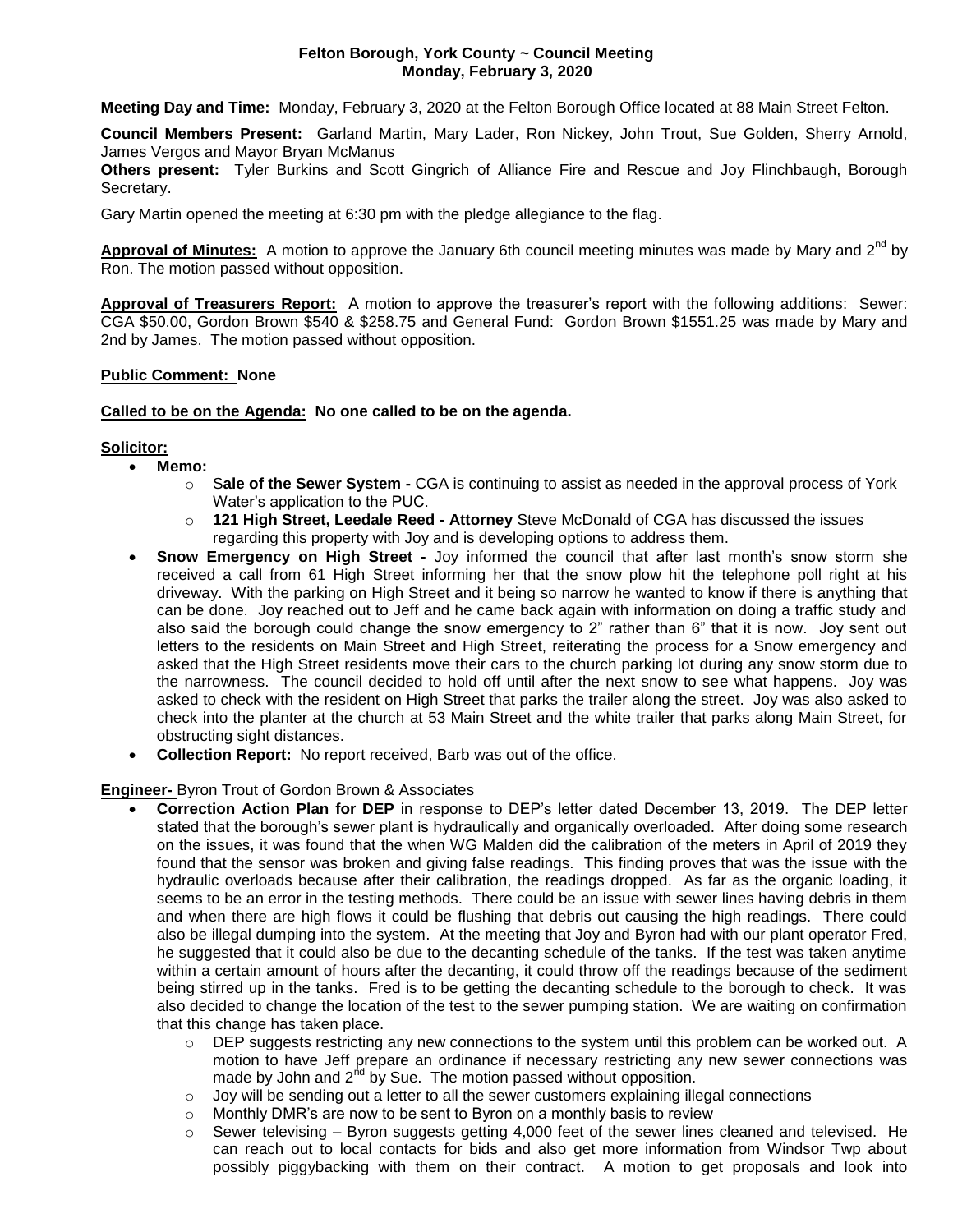piggybacking with Windsor Twp through the Costars program to get a lesser amount per foot was made by Ron and  $2^{nd}$  by Mary. The motion passed without opposition.

 **Chapter 94 Report -** Byron has this report almost complete, just waiting on some information from Walton Water to be able to complete. It is due March  $15<sup>th</sup>$ . Joy mentioned that she is having trouble getting information form Walton Water and will be checking with Jeff to find out about withholding payment until they provide all the needed information.

### **Alliance Fire & Rescue:**

- **Fire Reports –** Scott Gingrich provided the fire report for January. There were a total of 29 calls of which 6 were in Felton Borough, 12 in Windsor Twp, 6 in Chanceford Twp, 5 in North Hopewell Twp, 1 East Hopewell, 3 in Dallastown Borough, 19 in Red Lion, 1 in Shrewsbury Twp, 2 in Spring Grove Borough, 1 in Stewartstown Borough, 1 in Windsor Borough and 5 in York Twp.
- **Fire Company Merger** On February 19<sup>th</sup> they will officially change over to Station #77.
- **Ladder Truck**  An intern ladder truck has been picked up to use until they can get a new one. 15 people can drive it and it should be in service soon.
- **Equipment**  they will be moving one piece of equipment to Red Lion station to cover one of their pieces while it is out of service.
- **Fire Police Request**  Joy told Scott that a Fire Police request was received but not sure how to handle it now that they have their own worker's compensation insurance. Joy has reached out to Jeff at CGA for an answer. Scott would like to know because he has not been able to get an answer from anyone.

### **Codes Enforcement Officer:**

- 121 High Street Joy has been in conversation with Stephen McDonald at CGA. He suggest the first course of action is to send them an ordinance violation letter in reference to our nuisance ordinance. Stephen is also going to address the other issues Mrs. Reed has been doing and send a letter.
- 62 / 64 Main Street Joy has been in conversation with Pete at CCIS to have them check on the conditions. They are coming up on a year for the permit and it has not been completed. Pete will send a notice and give them a time limit to complete before the home is found to be an unsafe structure.

### **Old Business:**

- Sale of Sewer The PUC has come back with a 3<sup>rd</sup> round of question which York Water has resounded to. The PUC is pushing back on allowing York Water to be certificated for the whole borough and not just those who currently have sewer. JT was asked and said that York Water will continue with the sale of the sewer even if the PUC doesn't allow them to be certificated for the whole borough. At this point, we probably won't be on their agenda until April or May.
- **13 Church Avenue -**
	- $\circ$  Grant is now open and will close on April 22<sup>nd</sup>.
	- o We have been granted \$20,000 in Marcellus Shale Funding from the York County Commissioners if we are awarded the grant and \$10,000 if we do not get it. Joy sent a letter back to them stating that the funds would not be needed until 2021.
- **Charles St DGLVR awarded** the borough has been awarded the Charles Street DGLVR grant in the amount of \$94,055 and the contract with the York Conservation District has been signed. Joy will be in contact with Byron to begin putting the project out for bid.
- **Crosswalk on Main Street / Flags on telephones –** Joy has a message into Penn Dot to find out about installing cross walks on Main Street but has not had a chance to find out any information on banners for the telephone poles.

### **New Business:**

- **Ambulance Report** has not been received yet.
- **Snow emergency route on High St**. was discussed earlier
- **2020 Fee Schedule** Joy provided the council with the 2020 fee schedule. A motion to approve the 2020 Fee Schedule was made by Mary and  $2^{nd}$  by Ron. The motion passed without opposition.
- **Letter to sewer residents** Joy provided the sample letter that she will be sending out to all the residents on the sewer system.
- **Letter to residents about Public Water** the council discussed the letter and decided to have Joy make some revisions and then revisit it in March. A question as to whether an undeveloped piece of land will need to have a water line placed there and if so what about connecting? Joy will check with JT.
- **Fire Police Request** was discussed earlier. Joy will be checking with Jeff on how to handle.
- **Felton Fire Company Banquet** the banquet will be held on \_\_\_\_\_\_\_\_\_\_\_\_\_\_\_\_\_ at the Felton Fire Station. Sherry mentioned that this will be last "Felton" banquet. .

### **Council Comments**